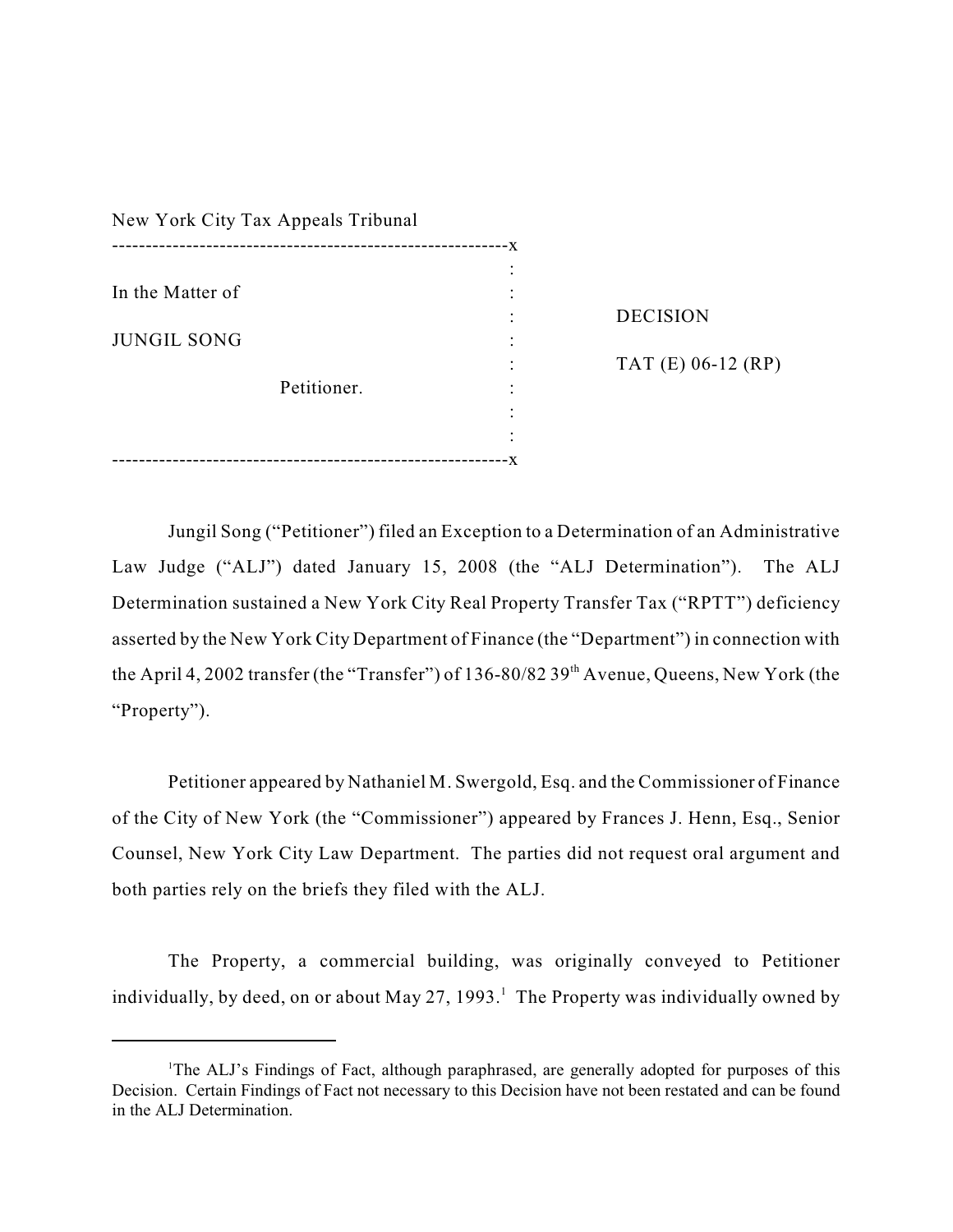Petitioner from May 27, 1993 to April 4, 2002, and was subject to mortgages held by Korea Commercial Bank of New York (later known as Hanvit America Bank).

On December 10, 2001, Petitioner borrowed an additional \$778,917.42 secured by a mortgage on the Property from Hanvit America Bank, which was consolidated with the existing mortgages of \$521,082.58 resulting in a single mortgage of \$1,300,000 on the Property (the "Mortgage").

As a condition for making the loan, Hanvit America Bank required Petitioner's wife, Sook Ja Song, to provide an unconditional guaranty of the Mortgage debt (the "Guaranty"). She executed the Guaranty on December 10, 2001, and it was in full force and effect on April 4, 2002.

By a deed dated April 4, 2002, Petitioner transferred his individual ownership of the Property to joint ownership by himself and his wife. Petitioner and his wife filed an RPTT return on May 17, 2002 with respect to the Transfer, which stated that Petitioner was the Grantor and that Petitioner and his wife were the Grantees. The return also stated that the Transfer was a "[g]ift transfer subject to indebtedness" and that no RPTT was due.

The Department issued a Notice of Determination dated March 18, 2005 (the "Notice"), asserting a RPTT deficiency of \$21,194.63 consisting of \$17,062.50 in principal plus a late payment penalty of \$682.50 and interest of \$3,449.63 computed to March 31, 2005. The Commissioner applied the RPTT tax rate of 2.625% to consideration of \$650,000, representing one-half of the Mortgage at the time of the Transfer. Petitioner requested a conciliation conference that resulted in a Conciliation Decision sustaining the Notice.

The ALJ sustained the Notice, concluding that the consideration subject to tax is one-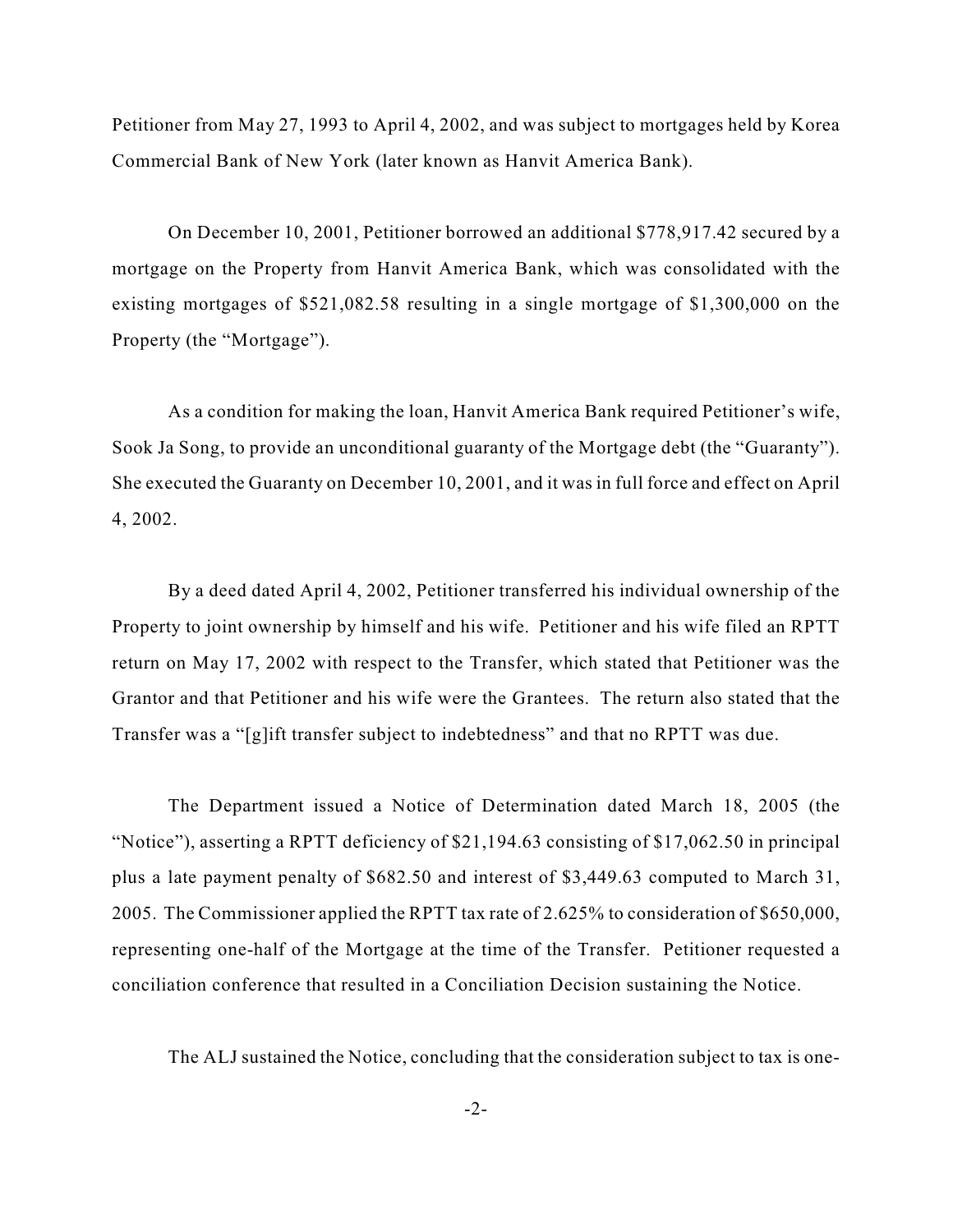half of the Mortgage encumbering the Property. The ALJ also rejected Petitioner's claim that the deed reflecting the Transfer was a "correction deed," not subject to RPTT.<sup>2</sup>

Petitioner takes exception to the ALJ's treatment of one-half of the Mortgage on the Property as taxable consideration. Petitioner asserts that the Transfer was an intra-family gift not subject to the RPTT.

Petitioner advances two arguments in support of his position. Petitioner asserts that "consideration" for a contract has been judicially defined to mean "some right, interest, profit or benefit accruing to the one party, or some forbearance, detriment, loss or responsibility given, suffered or undertaken by the other."<sup>3</sup> Relying on that definition of consideration, Petitioner contends that he received no benefit, and his wife suffered no detriment, when he transferred to his wife one-half of the Property subject to the Mortgage because, as guarantor, she was personally liable for the Mortgage, both before and after the Transfer.

Petitioner also contends that New York City Administrative Code ("Code") §2101.9 defines "consideration" as "the price actually paid" for the real property (emphasis supplied). Petitioner argues that Code §2101.9 does not apply to the Transfer because it was a gift of property subject to a mortgage and, therefore, no price was "actually paid" by his wife.

The Commissioner argues that Code §2101.9 defines consideration to "include the amount of any mortgage, lien or other encumbrance, whether or not the underlying indebtedness is assumed." She relies on decisions of this Tribunal holding that a conveyance

<sup>&</sup>lt;sup>2</sup> In his Request for a Conciliation Conference, Petitioner made the alternative argument that the Transfer was a "correction deed." Petitioner did not raise the issue in his Exception and we will not address it in this Decision.

<sup>&</sup>lt;sup>3</sup>Petitioner's Brief at 5.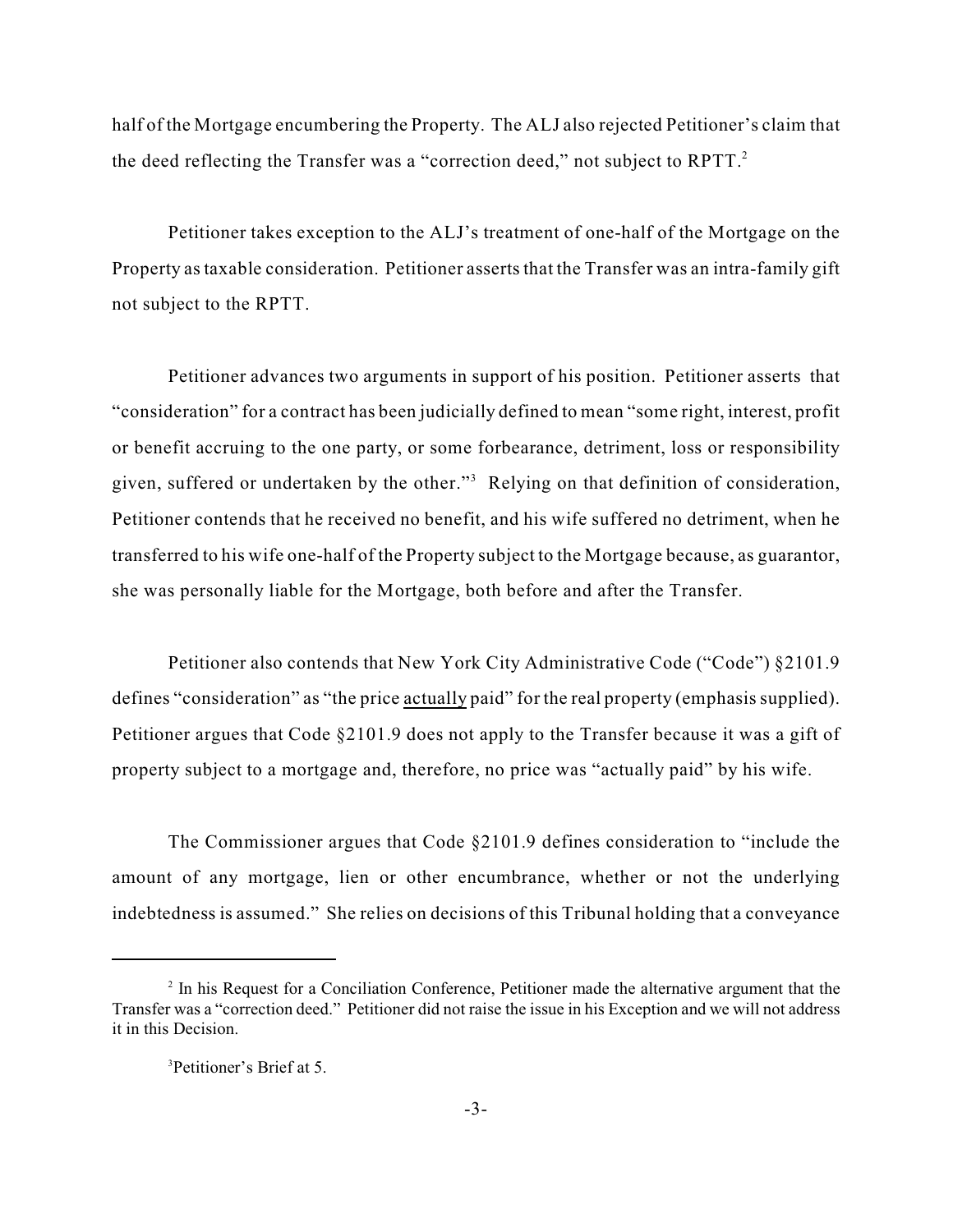of property subject to a mortgage is taxable regardless of the personal liability of the parties to the conveyance. Matter of William R. Horner, TAT (E) 96-57 (RP) (June 30, 1998); Matter of Rosina Pate, TAT No. 92-0113 (March 19, 1993); Matter of Charles Polis, TAT No. 91-0325 (August 21, 1992). Based on these decisions, the Commissioner asserts that the only fact relevant to determining whether the Transfer was taxable is the fact that the Property was subject to the Mortgage at the time of the Transfer.

The RPTT is imposed on transfers of real property by deed when the consideration exceeds \$25,000. Code §11-2102.a. The RPTT is imposed on the amount of the consideration for the transfer. Consideration is defined in Code  $\S11-2101.9$  as:

> The price actually paid or required to be paid for the real property or economic interest therein, without deduction for mortgages, liens and encumbrances, whether or not expressed in the deed or instrument and whether paid or required to be paid by money, property or any other thing of value. It shall include the cancellation or discharge of an indebtedness or obligation. It shall also include the amount of any mortgage, lien or encumbrance, whether or not the underlying indebtedness is assumed. (Emphasis added.)

Relying on that language, this Tribunal has consistently held that a transfer of property subject to a mortgage is taxable, regardless of the personal liability of the parties to the transfer. Horner, *supra*; Pate, *supra*; and Polis, *supra*. One-half the Mortgage is taxable consideration for the Transfer because it was a lien on the Property at the time of the Transfer, regardless of the fact that Petitioner's wife guaranteed the Mortgage prior to the Transfer,<sup>4</sup> and regardless of whether any additional purchase price was paid for the Property

Sook Ja Song's execution of the Guaranty four months before the Transfer does not help Petitioner's 4 case, but suggests that her guarantee of the Mortgage was a *quid pro quo* for receiving an ownership interest in the Property and that the Transfer was not a gift.